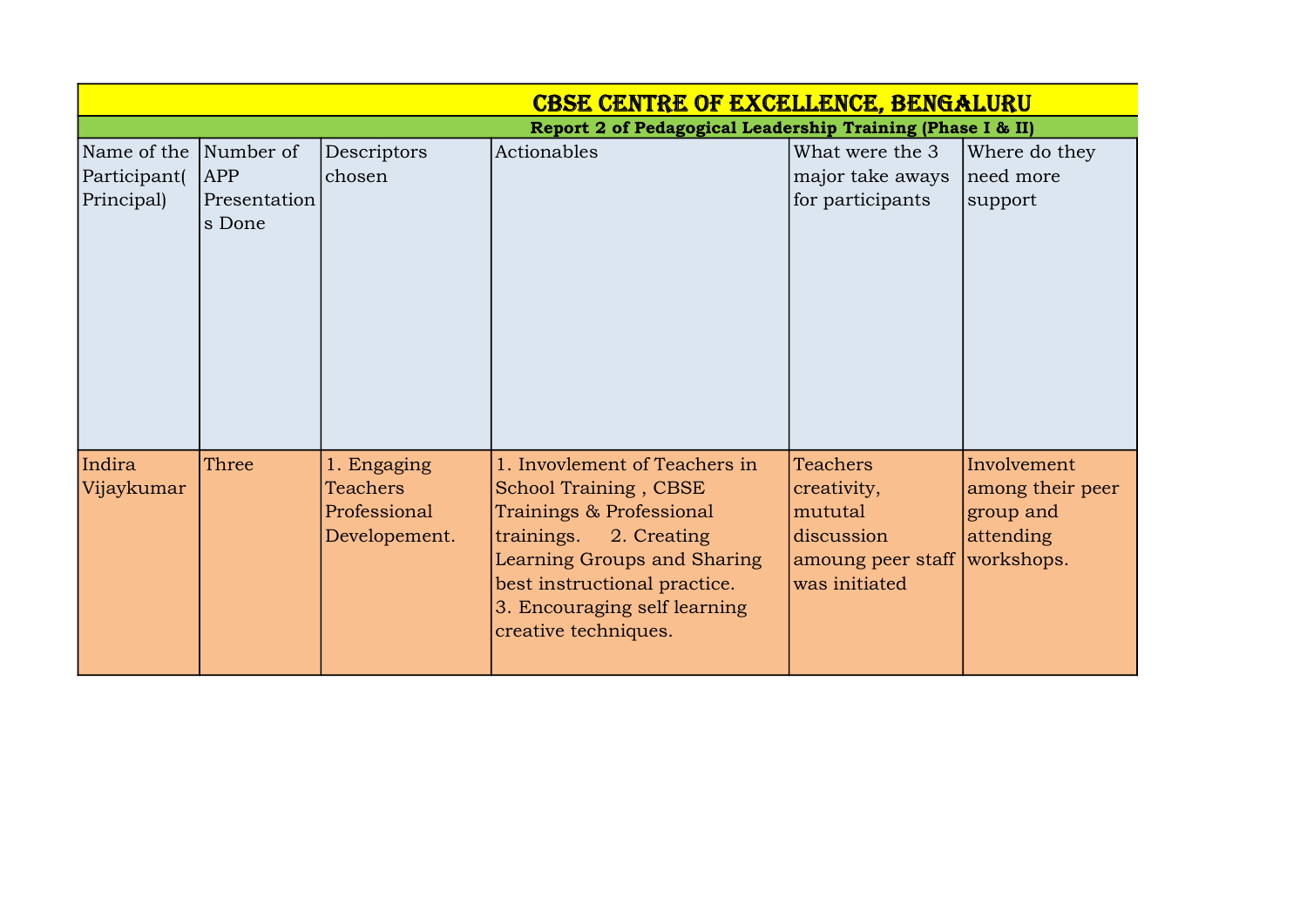|  | 2. Developing a<br>learning culture.                  | 1. Formulating policies for a<br>teaching learning & health care.<br>2. Regular assessments to<br>jurdge the level of<br>implementation and growth<br>obtained.<br>3. Creating a conducive learning better learning<br>environment | Best practice and<br>instructional<br>methods, self<br>assessment and<br>integration of<br>curriculum with<br>styles.                                                                                        | With regular<br>meetings and<br>discussions<br>during the<br>Academic Year<br>needed for self<br>invovlement and<br>appraisal. |
|--|-------------------------------------------------------|------------------------------------------------------------------------------------------------------------------------------------------------------------------------------------------------------------------------------------|--------------------------------------------------------------------------------------------------------------------------------------------------------------------------------------------------------------|--------------------------------------------------------------------------------------------------------------------------------|
|  | 3. Leading -<br>Teaching &<br><b>Learning Process</b> | 1. Deep thinking with insights<br>in lesson preparation.<br>2. Adopting innovative and<br>creative learning methods.<br>3. Self observation and<br>assessment of their novel<br>methods of Teaching - Learning<br>process.         | The quick<br>responsive action<br>within the time<br>limit,<br>implementing the<br>desired methods<br>to update their<br>teaching<br>strategies -<br>Creative,<br>Experiential<br>enquiry based<br>learning. | Regular<br>discussions in<br>upgrading their<br>creative methods<br>, guidance in self<br>observation.                         |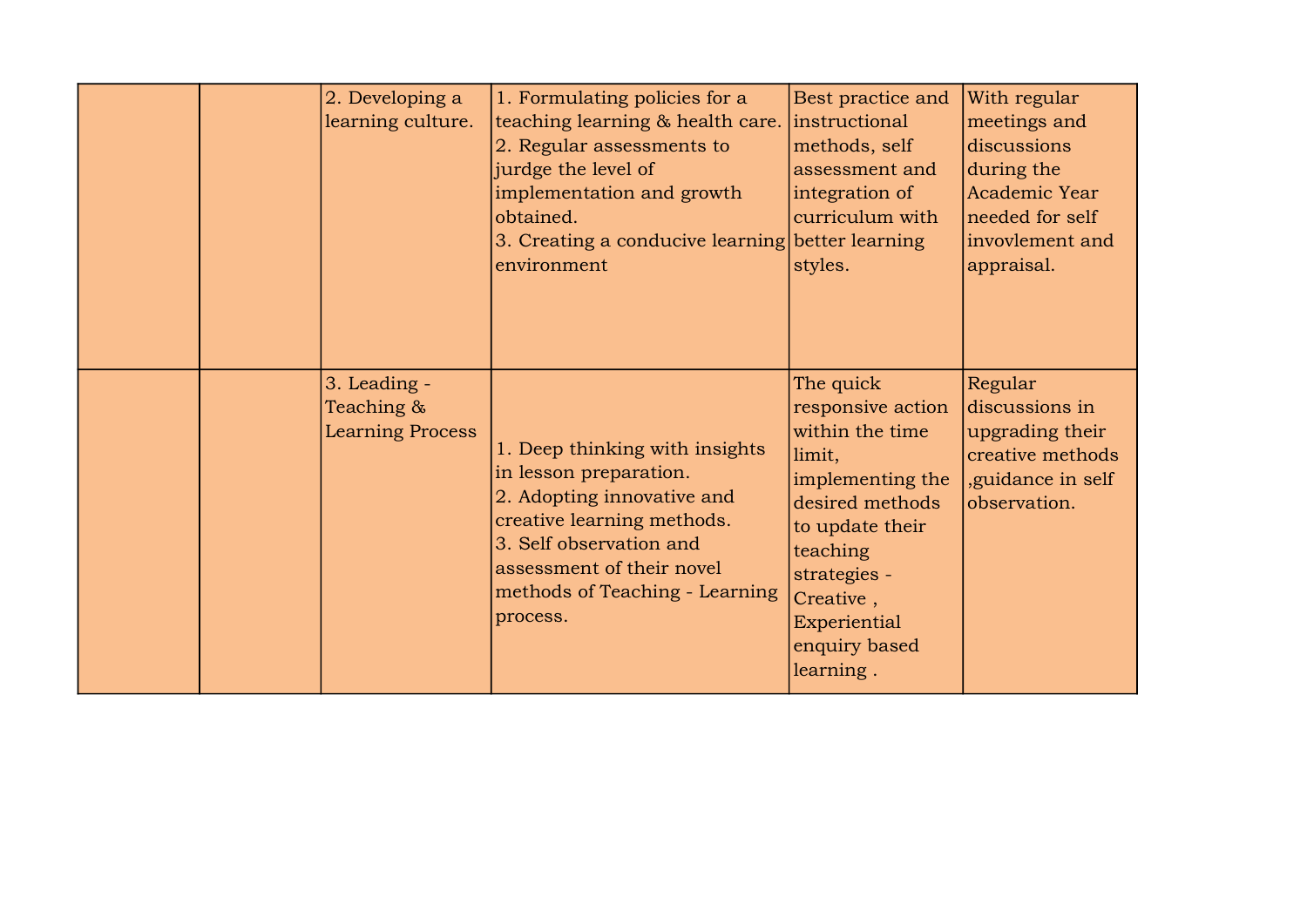| Please share the<br>lfeedback of the<br>participnts as to<br>how the training<br>empowered them<br>as Leaders (Please<br>specify the<br>$\vert \text{area/s} \vert$ .<br>(Summarize and<br>share) | What<br>change/modificati<br>on would<br>you/they suggest<br>in the present<br>mode of training<br>(If Any) |
|---------------------------------------------------------------------------------------------------------------------------------------------------------------------------------------------------|-------------------------------------------------------------------------------------------------------------|
| The Teachers were Trainings if they<br>able to extend<br>their mutual<br>involvement in all<br>sections to                                                                                        | are conducted on<br>Priortoracation, <i>i.e</i><br>immediately after                                        |